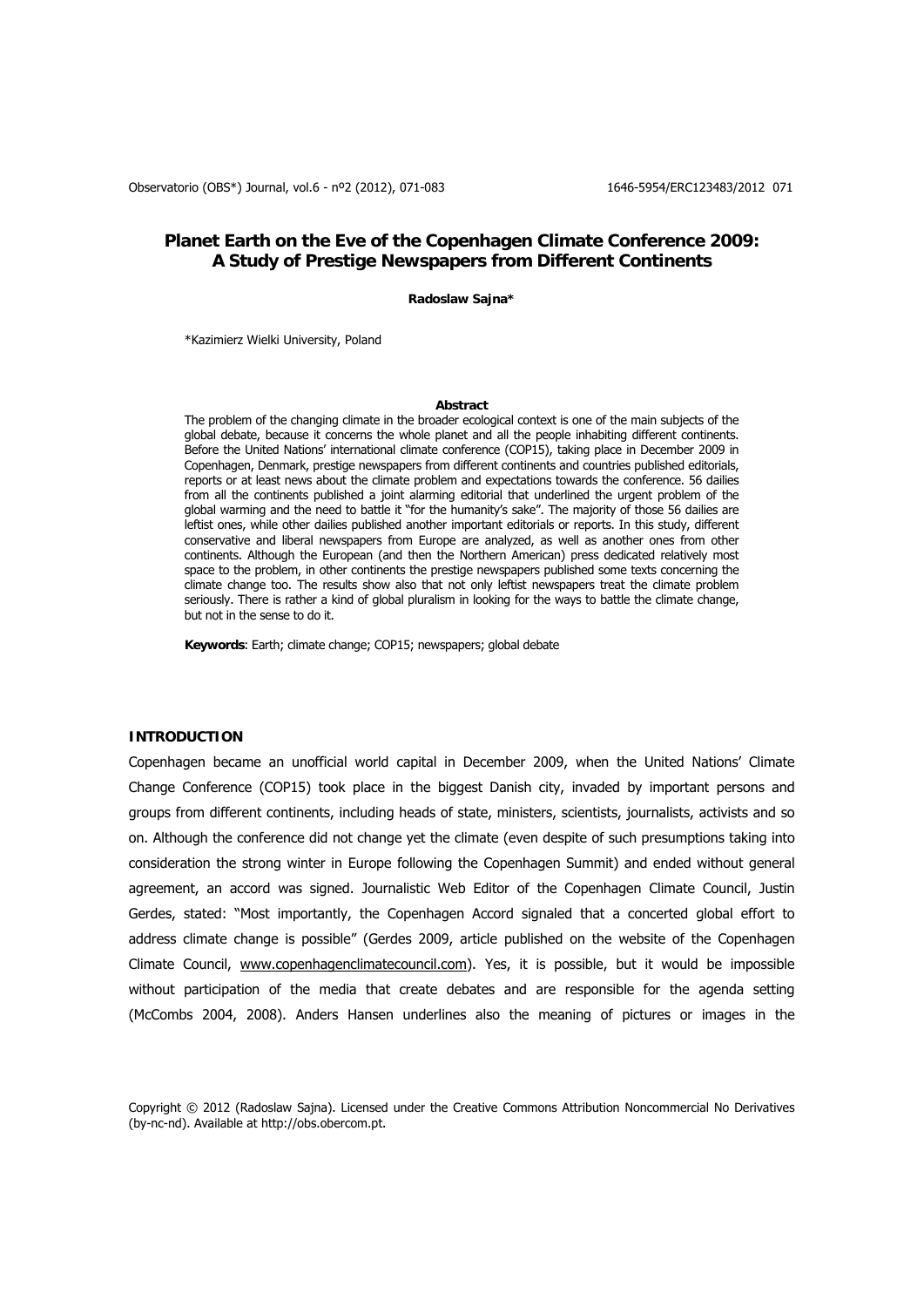communication processes concerning environmental issues that become important thanks to the media, above all:

"While the roles of formal education in acquainting us with the public word and image vocabulary of the environment should not be overlooked, much, maybe most, of what we learn and know about 'the environment', we know from the media, broadly defined. Indeed, this applies not only to our beliefs and knowledge about those aspects of the environment, which are regarded as problems or issues for public and political concern, but extends much deeper to the ways in which we, as individuals, citizens, cultures and societies view, perceive and value nature and the natural environment" (Hansen 2010: 3).

Nevertheless, the media began to show the environmental problems only since the middle of the  $20<sup>th</sup>$ century, when John B. Oakes wrote to "The New York Times" articles about this issue, though the Rachel Carson's book "The Silent Spring" is considered the first loud voice that focused attention of the activists on the contamination as a global danger. Today there are many journalists in the world specialized in the environmental journalism that began to develop dynamically since the Rio de Janeiro international summit in 1992 (Parratt 2006: 13). Nowadays, every international summit concerning environmental issues attracts the media's attention in accordance to the simple journalistic rule: bigger summit, bigger attention. The Copenhagen summit in 2009 was interesting for the media too, of course, because of the truly global range, the list of representatives, and because of the climate change problem present on the contemporary agenda. Anabela Carvalho explains:

"A series of remarkable events has contributed to transform climate change into one of the most high profile issues of the present moment: hurricane Katrina, AI Gore's film and book An Inconvenient Truth, the Nobel Prize that was awarded jointly to him and to the IPCC, the Stern Review on the Economics of Climate Change, Live Earth, and the gloomy forecasts of the 4<sup>th</sup> IPCC Assessment Report all concurred to putting climate change on the media, the public's and the political agendas, which then tend to feed each other. In fact, multiple surveys indicate that people around the world are aware of the issue and very concerned, are willing to act upon it and expect politicians to take the lead" (Carvalho 2008: 8).

This effect stems from the plurality of voices in the environmental communication and, above all, the convincing voices of the renowned authors, like Rachel Carson or Al Gore, whose books and activities, among others factors, made public the ecological problems. Robert Cox (2010) wrote that "[t]he landscape of environmental politics and public affairs can be as diverse, serious, controversial, colorful, and complex as an Amazonian rain forest or the Galapagos Islands' ecology", and he enumerated seven major voices of the "green" public sphere: 1) citizens and community groups, 2) environmental groups, 3) scientists and scientific discourse, 4) corporations and business lobbyists, 5) anti-environmental groups, 6) media and environmental journalism, 7) public officials and regulators (Cox 2010: 29). Janet M. Cramer and Karen A.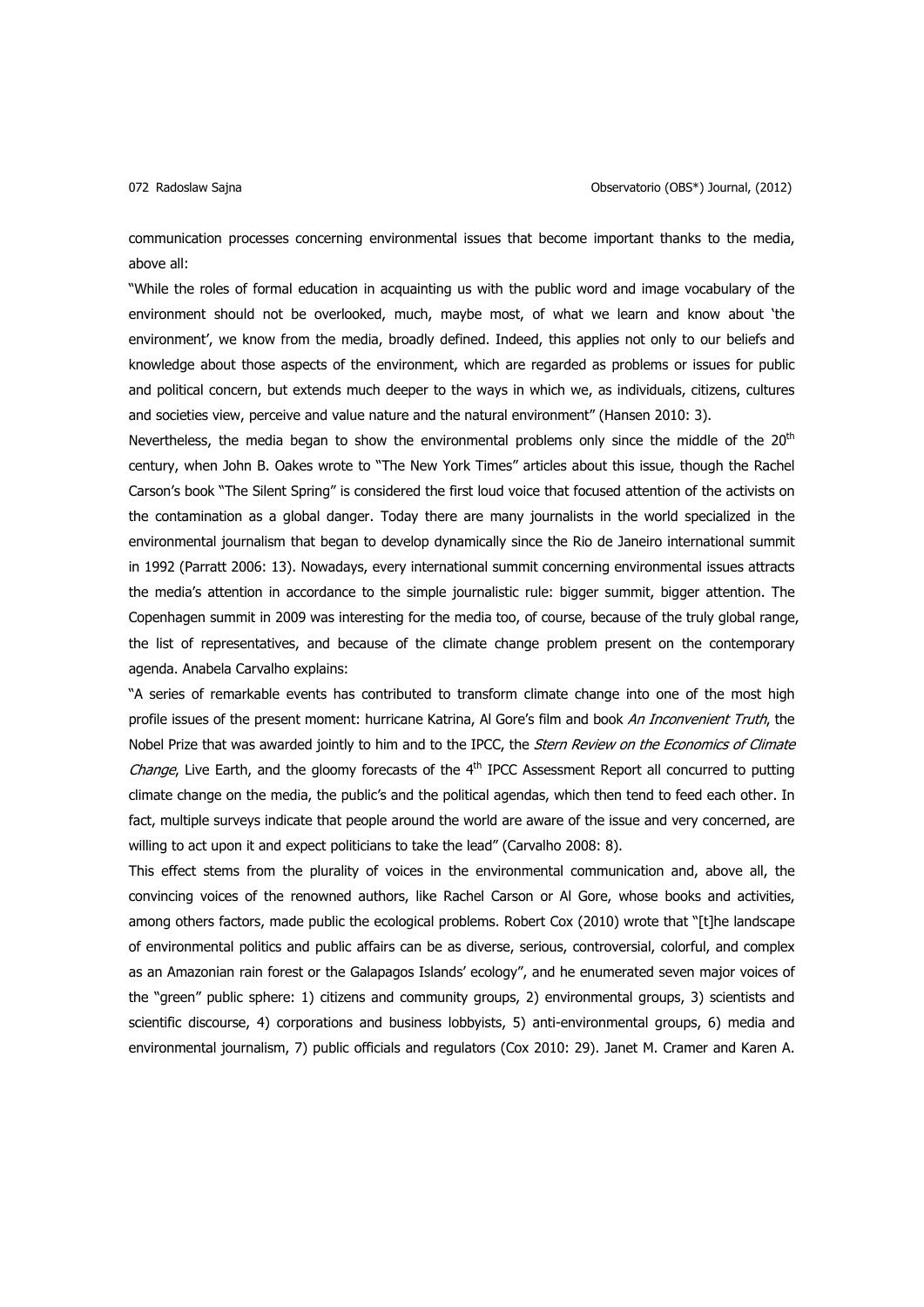Foss (2009), however, underlined the important and complex roles of the voice of the notable persons. In the conclusion of their essay they stated:

"As a renowned author and former presidential candidate, respectively, [Rachel] Carson and [Al] Gore stand apart from the facts upon which they rely. Their credibility both separates them from and enhances their relationship to those facts. They know enough to presume the right to speak; they also know their ultimate success will depend on audience reception. With this stance, they suggest the need for humans to take a new and similar position in regard to the earth – no longer above it nor subservient to it but equal agents working in collaboration with it. Similarly, both play the role of seducer – flirting with facts, images, narratives, and figures of speech – to get the full attention of audiences in playful yet all-consuming ways. And they are also sorcerers, bringing to bear the magic of words – their juxtapositions, ironies, oppositions, and synchronicities – to create a new worldview" (Cramer & Foss 2009: 313).

Although the surveys show the general interest in the climate change issue, and the effect of the creating a new worldview is undoubted, it is important also to take into consideration the fact that the awareness of the people in different regions of the world meaningfully differ. The condition of the journalists' work differ also, depending on the level of freedom of expression, on the one hand, and on the pressure of business, on the second hand. In the reports of Reporters Without Borders (RSF) and Article 19, published in 2009, one can read about journalists who are silenced while trying to treat the climate change problems, or about journalists censored, imprisoned, assaulted and sometimes killed because of covering e.g. the polluting of rivers. The Article 19's report, "Changing the Climate for Freedom of Expression and Freedom of Information", shows the climate change debate has not incorporated freedom of expression and this can be seen in regional responses to climate change (IFEX, *Environmental journalists censored and assaulted*, 16 December 2009). Indeed, although the climate change is a truly global problem concerning the whole planet Earth, the responses must be given in the regional or rather local context. And the media considered opinion leaders in different countries are responsible for the images and meanings of the environmental problems. There are rather shortage of truly global mass media able to guide people from around the world. CNN is not in this case, BBC can offer a series of films "Planet Earth" with David Attenborough, and "National Geographic" can offer special editions in different countries, like e.g. "2008. El Estado del Planeta" in Spain or "Puls Ziemi. Jaka jest kondycja naszej planety" in 2009 in Poland, but the most important media in respective countries still have more possibilities to make people aware of the global climate problem.

Anabela Carvalho, in the Introduction to the book "Communicating Climate Change: Discourses, Mediations and Perceptions", frames some important questions for answers: "What are the meanings associated with climate change in different parts of the world and how have those meanings been produced, reproduced and transformed? How have the media in different countries been representing this issue? (…)" (Carvalho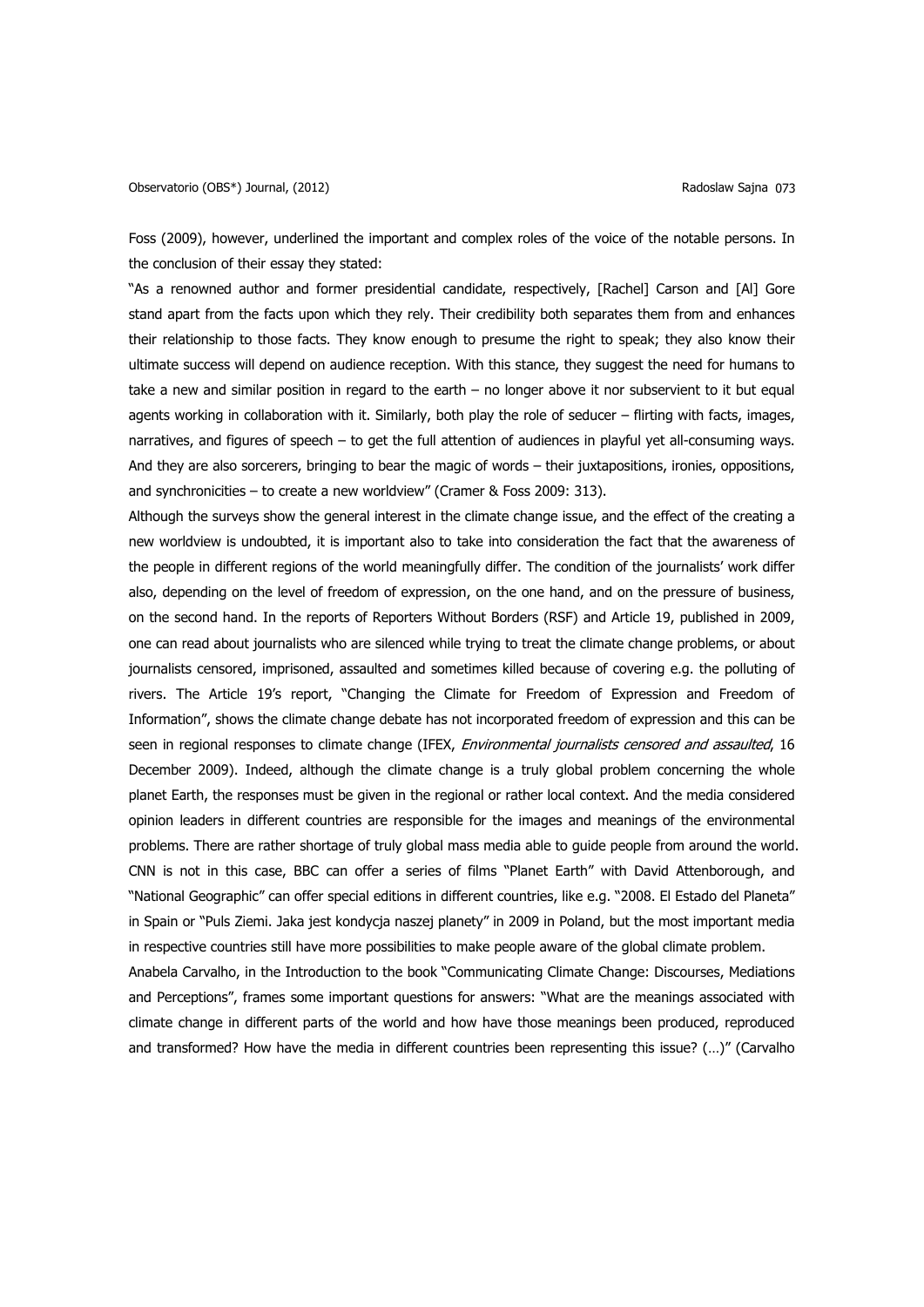2008: 8). In this study I try to answer, at least partially, these and some other questions, taking into consideration differences among continents and countries.

Before the climate conference in Copenhagen many prestige newspapers from different continents and countries published editorials, reports or at least news about the climate problem and expectations towards the conference. It seems to be relevant and interesting the question: whether the texts published on the day of the opening of the Copenhagen conference (or shortly before) in different prestige newspapers from different continents and countries were similar or rather different: did they present more global or 'glocal' views? Did they use rather ideological, emotional or reasonable argumentation? Did they treat the problem seriously or underestimating it? Did they suggest to take action by citizens or, above all, by the world leaders? And the main question is: does exist –10 years after the beginning of the new millennium, in the era of the global communication– a very global debate about the very global problem of the planet Earth?

### **METHODOLOGY AND IDEOLOGY**

In order to answer these questions I needed to select prestige newspapers from different continents and countries, representing different political (and economical) systems, development levels, cultures and languages. I decided to select 20 daily newspapers, though in the process of selection I needed to change the list of the analyzed papers. As noted above, the analysis was realized on the day (or shortly before in some cases) of the opening of the Copenhagen conference, so on December 7, 2009. On that day the Swiss newspaper "Le Temps" published an article titled "L'histoire prend date" ("The history takes a date"), informing about a joint initiative of 56 newspapers from 45 countries to "speak with the same voice by the same and joint editorial". The newspaper explained: "Nous le faisons car l'humanité est confrontée à une urgence extrême" ("We do it, because the humanity is confronting with an extreme urgency"), and added a list of papers that took part in this joint initiative. Among different newspapers from different continents (and only two: "Miami Herald" and its Spanish-language edition "El Nuevo Herald" from the USA), also newspapers from Europe appeared. Majority of them, however, are considered leftist or at least closer to the leftist part of the political scene in given countries: "The Guardian" from Great Britain, "Le Monde" and "Libération" from France, "Süddeutsche Zeitung" from Germany, "Der Standard" from Austria, "Gazeta Wyborcza" from Poland, "Público" from Portugal… In the case of Italy and Spain, the main leftist newspapers ("La Repubblica" and "El País") as well as more center-rightist ones ("Corriere della Sera" and "El Mundo") signed the appeal. The most conservative or liberal papers, like "La Stampa" or "Il Giornale" from Italy and "ABC" from Spain, however, did not appear on the list ("Le Temps", December 7, 2009).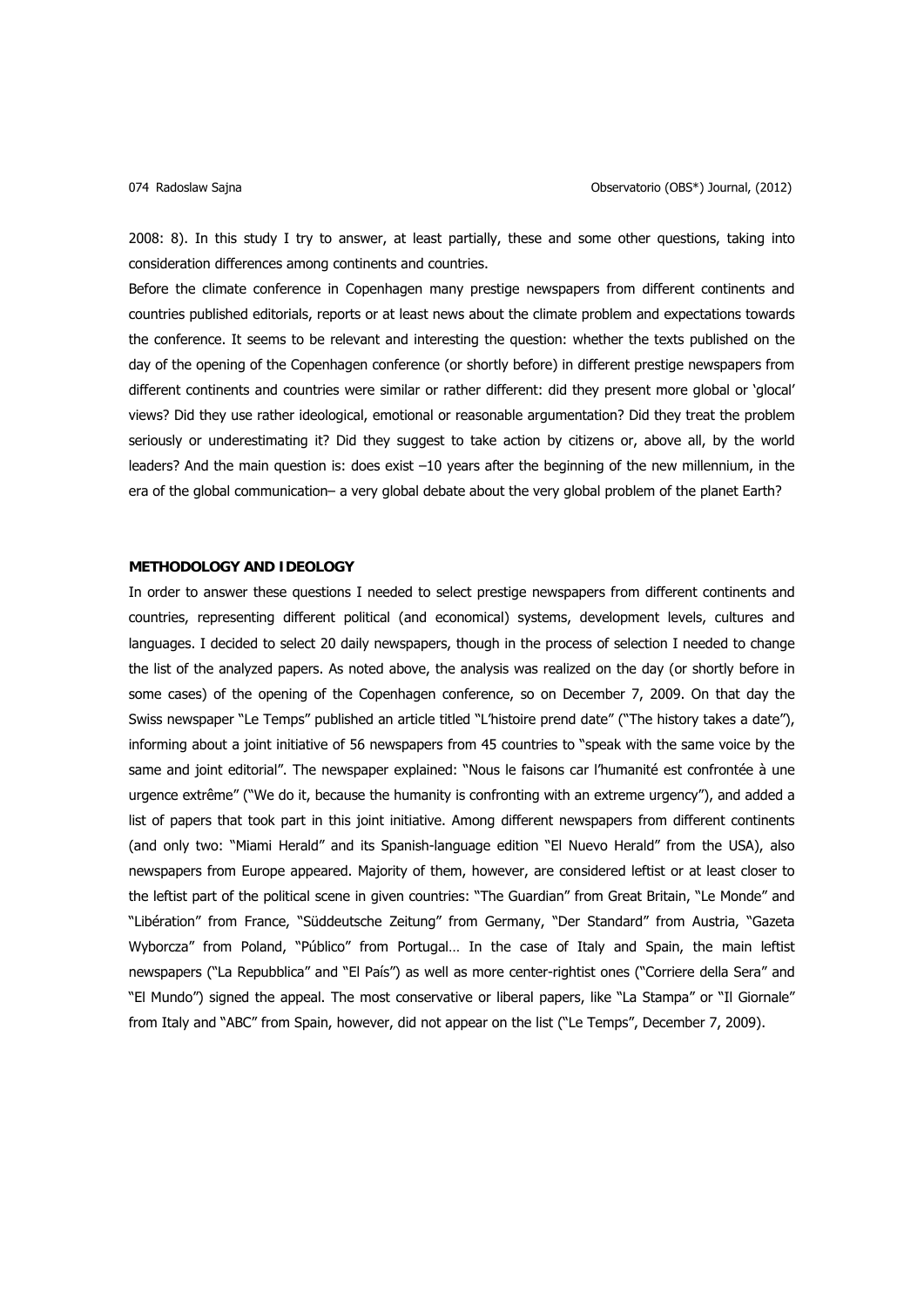Taking into consideration this joint editorial of 56 newspapers from around the world, I decided to focus my attention on the papers that did not appeared on the list published in "Le Temps". Since the group of 56 papers (let me name it G-56) took part in the global debate, it is relevant and interesting whether other important voices exist in the world among prestige press. G-56, dominated by the leftist newspapers, expressed clearly concern about the state of the Earth, the climate change, and appealed to the political leaders going to Copenhagen for action to take measures needed to limit the global warming. It is not a secret that the most famous propagator of the knowledge about the global warming is Al Gore, ex-vicepresident of the USA from the Democratic Party, considered as leftist one (in the American political context). It is not a secret also that Barack Obama is more pro-ecological that his predecessor, George W. Bush. The USA was shown as a country responsible for most greenhouse gas pollution in the famous Al Gore's film and book "An Inconvenient Truth" (Gore 2006: 250-253) that appeared during the Republican president George W. Bush's rules, of course. On the cover of another important book, "Plan B 3.0. Mobilizing to Save Civilization", written by Lester R. Brown (president of Earth Policy Institute) a quotation of ex-president from Democratic Party, Bill Clinton, appeared: "We should all heed Brown's advice" with the wind energy symbolical images in the background (Brown 2008). Not only in the United States the environmentalist ideology is closer to the leftist part of the political scene – also in Europe the beginnings of the ecological movement are related to the 1968 revolutionary ideology (Parratt 2006: 12).

Taking into consideration these ideological aspects, and the joint editorial of the G-56, I have decided to analyze several conservative and liberal newspapers from Europe ("The Daily Telegraph" from Great Britain, "Le Figaro" from France, "ABC" from Spain, "Frankfurter Allgemeine Zeitung" from Germany, "La Libre Belgique" from Belgium, "La Stampa" from Italy, and "Polska" from Poland), as well as different newspapers –that did not appeared in the G-56 list– from other continents ("The New York Times" from the USA, "The Globe and Mail" from Canada, "The Australian" from Australia, "Folha de São Paulo" from Brazil, "La Nación" from Argentina, "El Universal" from Mexico, "La República" from Peru, "Le Messager" from Cameroon, "Hindustan Times" from India, "Tehran Times" from Iran, "China Daily" from China and "Arab News" from Saudi Arabia). Such a selection of newspapers should be representative to answer the questions of this study with the main question being: does exist a very global debate about the very global problem of the planet Earth?

## **ANALYSIS OF THE EUROPEAN PRESS**

In the weekend just before the Copenhagen conference the most conservative prestige paper from Great Britain, "The Daily Telegraph", published an "Telegraph View" titled: "Copenhagen climate summit: A time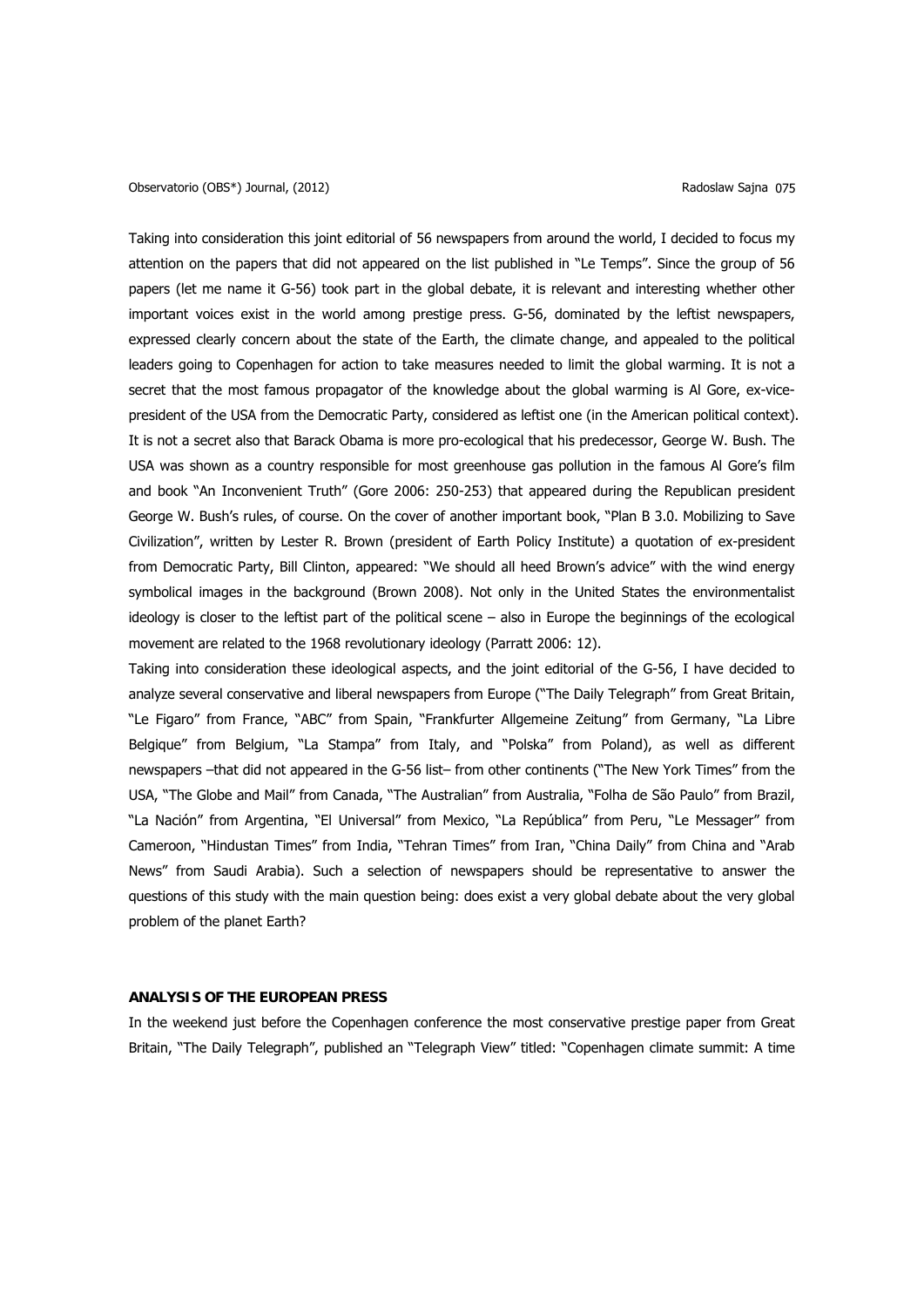for ingenuity and political leadership". In the first lines of the text one could read: "(…) What should be a scientific debate has descended almost into a theological dispute." The last paragraph of the text is, however, most persuasive:

"This is also a time for human ingenuity. Digging coal and drilling for oil and gas is the easy bit; developing new, low-carbon technologies means unleashing precisely the innovative expertise and entrepreneurial spirit that climate-change skeptics believe are often derided by the more zealous and anti-capitalist elements of the green lobby. We need to hear less rhetoric about the end of the world, or wearisome countdowns of the number of days we have left to save the planet (which will survive even if we are not on it) and far more about the positive future that we can create for ourselves, both in trying to avert climate change and in dealing with it. So this summit must be more than just a pointless talking shop that leaves behind nothing save its own gigantic carbon footprint. We must also remember this: Copenhagen is not the end of the process, but just the start" (Telegraph View, December 4, 2009).

"The Daily Telegraph" presented a pragmatic view, not skeptical, but pro-entrepreneurial, based on the human's mind, responsible for the future of the humanity inhabiting the planet Earth. Other European conservative prestige paper, the German "Frankfurter Allgemeine Zeitung", invited two specialists (scientists from climate research institutes) to write an article, published the day before the summit. They underlined the climate change problems and the importance of the conference in the text titled: "Die Prüfung der Menschlichkeit", so "The test of humanity" (Latif, Schellnhuber, "FAZ", December 6, 2009).

The French conservative newspaper "Le Figaro" treated the opening of the Copenhagen conference as the news of the day. December 7, 2009, on the top of the first page a big title appeared: "Copenhague: état d'urgence pour la planète" ("Copenhagen: state of urgency for the planet") with a mosaic of three photos in the background: a green rain forest with rainbow, a polar bear and big chimneys with big terrible smokes. The text, announced on the first page of the paper, was alarming and mobilizing for the political leaders with the words of the French Minister of Ecology, Jean-Louis Borloo, who said that in Copenhagen "a new organization of the world starts" (Court, Nodé-Langlois, "Le Figaro", December 7, 2009). "Le Figaro" offered eight "special pages" dedicated to the climate problems, while other conservative daily newspaper, "La Libre Belgique", edited in Brussels, dedicated to this issue twice more: 16 "special pages". On the first page a suggestive big title appeared: "Copenhague, le 'Yalta' du climat" ("Copenhagen, the 'Yalta' of the climate"), underlining the relevance and significance of the climate summit ("La Libre Belgique", December 7, 2009).

The Spanish main conservative newspaper "ABC" published, on the day of the opening of the summit, an article titled "De la revolución industrial a la verde" ("From the industrial revolution to the green one"), also underlining the significance of the conference, the climate change problems and the main goals of the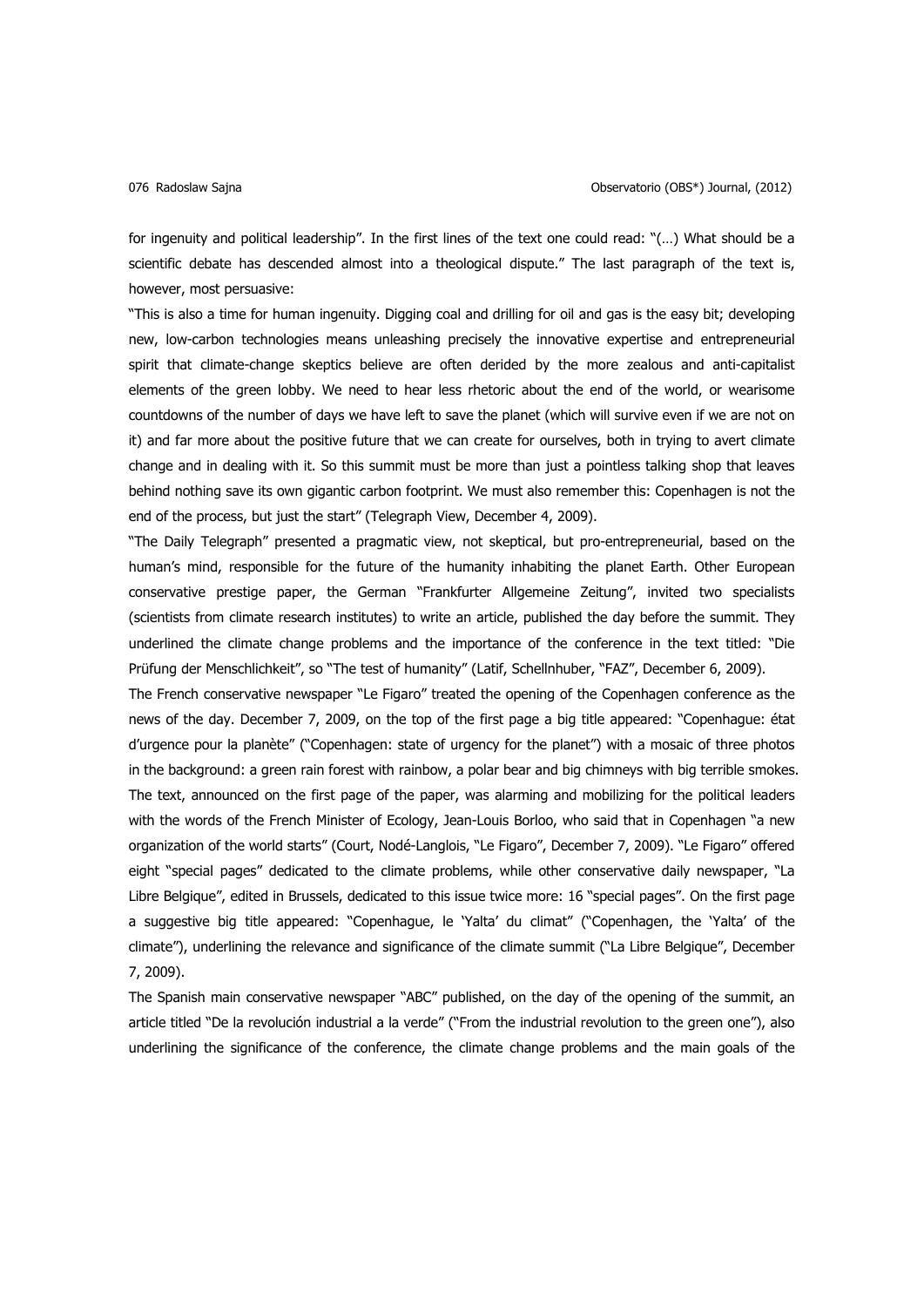Observatorio (OBS\*) Journal, (2012) Radoslaw Sajna 077

world: to limit the rise in global temperatures to 2°C over the preindustrial level, to limit meaningfully the CO2 emissions, to help financially to poorer countries, and to limit the deforestations (Acosta, "ABC", December 7, 2009). The Italian liberal newspaper "La Stampa" seemed to be more skeptical, publishing on the day of the opening of the Copenhagen conference a suggestive editorial titled: "Il complotto dei climatologi" ("The plot of climatologists"). Although this title could question the researches on the climate change, the article does not undermine the global problem, but rather show many interests beyond the debate. In the last paragraph "La Stampa", owned by the Fiat Group, underlined: "Essere più efficienti in un mondo che non ha risorse infinite, è sempre una vittoria" ("To be more efficient in a world without infinite resources, it is always a victory"). And the newspaper concluded that "the quality of our future is in the game, and who is opposing the Copenhagen, he has probably much more explicit interests to defend" (Editorial, "La Stampa", December 7, 2009).

In the Polish liberal-conservative newspaper "Polska", that collaborate with "The Times" from London, published on the first page (on the day of the opening of the Copenhagen summit) an article titled: "Wydamy milardy euro na ekologię" ("We will spend billions of euro for the ecology"). Although the newspaper does not undermine the global problem of the climate change, it is underlined the local, financial point of view. This newspaper, however, is a national project of united regional papers, and its advertising slogan is the popular phrase lastly: "Think globally, act locally", very useful to the ecological problems and the purposes of the Copenhagen conference (Koziński, "Polska", December 7, 2009).

## **ANALYSIS OF THE PRESS FROM OTHER CONTINENTS**

Two Belgian scientists, Astrid Dirikx and Dave Gelders, noticed that the content analysis of the communication on climate change in the US press have shown the emphasis on scientific uncertainty and a more neutral tone than in British or German press. This is a consequence of the traditional (in the US press) balanced reporting that in the case of the global warming coverage leads to a journalistic problem called 'balance as bias'. This bias was found in some previous studies that showed, for example, that the majority of the US prestige press give equal attention to two different views: that global warming is anthropogenic and that it is caused by natural fluctuations (Dirikx, Gelders 2008: 98-109). In the most prestigious American daily newspaper, "The New York Times", however, on the day of the opening of the Copenhagen summit, the famous columnist Paul Krugman demonstrated a clear vision, although trying also to show different points of views:

"(…) We'll hear cries that the whole notion of global warming is a hoax perpetrated by a vast scientific conspiracy (…) We'll also, however, hear cries that climate-change policies will destroy jobs and growth.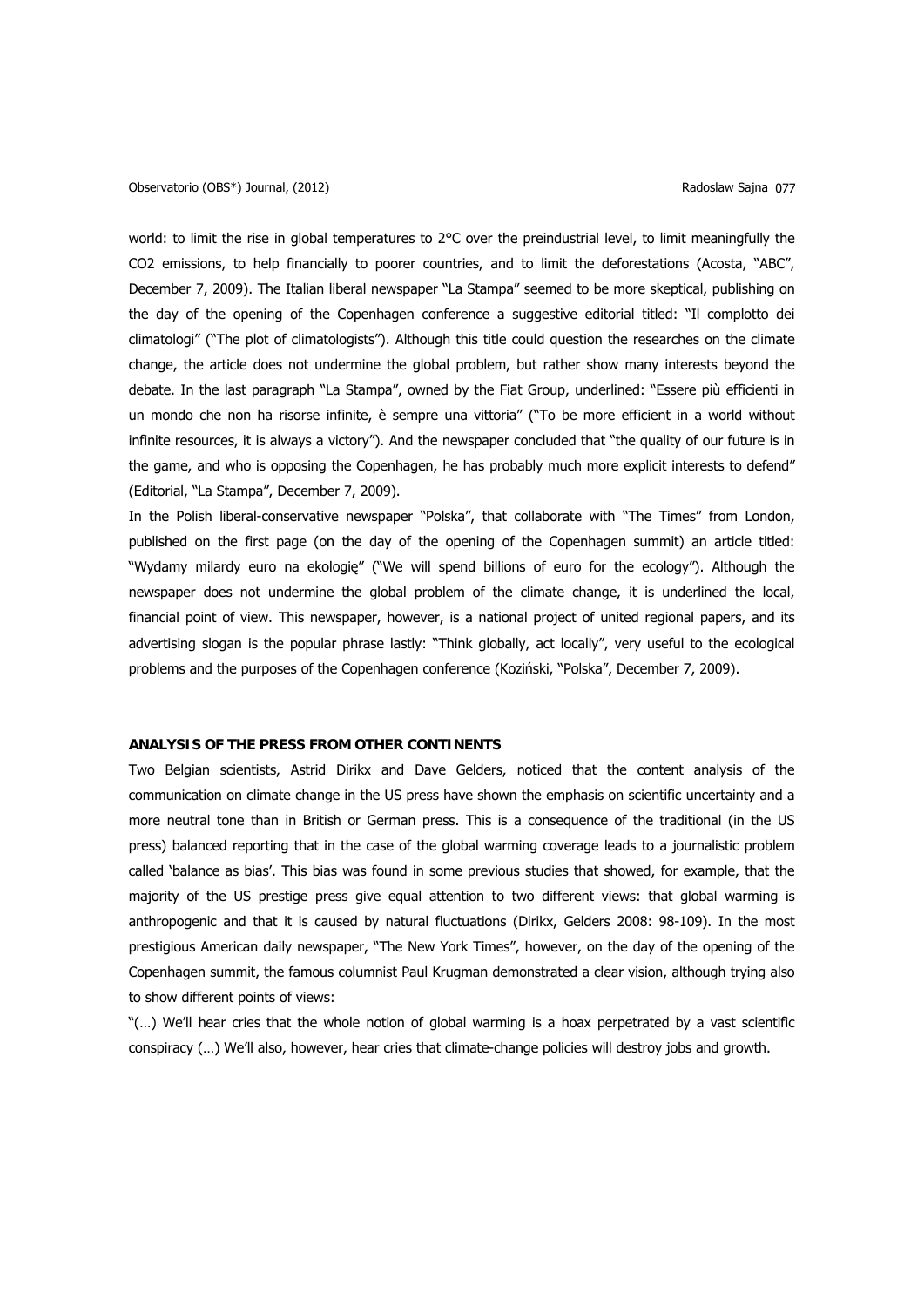The truth, however, is that cutting greenhouse gas emissions is affordable as well as essential. Serious studies say that we can achieve sharp reductions in emissions with only a small impact on the economy's growth. And the depressed economy is no reason to wait – on the contrary, an agreement in Copenhagen would probably help the economy recover" (Krugman, "The New York Times, December 7, 2009).

This commentary was to battle even the general conflict between the ecology and the economic growth. This conflict did not exist also in Canada, at least in the opinion of "The Globe and Mail" that, shortly before the Copenhagen summit, published an article titled: "The changing climate and Canadian realities". The newspaper argued that "Canada can be a leader in conventional and clean energy both. That is the hallmark of an energy superpower" ("Globe and Mail", December 5, 2009). In the Brazilian newspaper "Folha de São Paulo" the first woman that received the Nobel Prize in Economy, Elinor Ostrom, was quoted. She demonstrated her preoccupation with the climate problem, and the article concluded with her words suggesting that "to stop a war is difficult, but to resolve a problem that is at the same time biological, chemical and human, it is a very much difficult task" (Agir..., "Folha de São Paulo", December 7, 2009). Other newspapers from Latin America also published reports about the climate change in the context of the Copenhagen conference, though there were, in general, fewer texts in the Latin American prestige papers than in the European and Northern American ones.

The Peruvian newspaper "La República" was not so optimistic like "The New York Times" or "The Globe and Mail", maybe because Peru is not the USA or Canada, in the economic sense. "La República" reminded that the USA and China, two countries responsible for 45 per cent of the global emissions annually, did not signed the Kyoto Protocol (in 1997) and they will not be interested –in the newspaper's opinion– in limiting the economic development (China) or "American way of life" (USA). And "La República" suggested that the international cooperation is the key factor to save the planet, while in the Amazonian Summit in Manaos (in November, shortly before Copenhagen) did not appear the most important heads of state from South America: Chávez, Uribe, García, Correa, Morales (Copenhague..., "La República", December 7, 2009). The prestige newspaper "La Nación" from Argentina quoted the pope Benedict XVI that had make an appeal to people to adopt more modest and responsible style of life and think about "the poor and the future generations". The paper informed also about an alternative NGOs forum in Copenhagen that was to be a testimony of the climate change victims in Bangladesh, Nigeria and Greenland (Corradini, "La Nación", December 7, 2009). The Mexican newspaper "El Universal" asked: "What could we expect of Copenhagen?" and "What Mexico could contribute to Copenhagen?". In conclusion, the author of the text, the Secretary of Environment and Natural Resources, Juan Rafael Elvira Quesada, stated that the climate change problem is "el más grande que la civilización moderna haya jamás enfrentado" ("the biggest one that the modern civilization ever has taken on") (Elvira Quesada, "El Universal", December 7, 2009).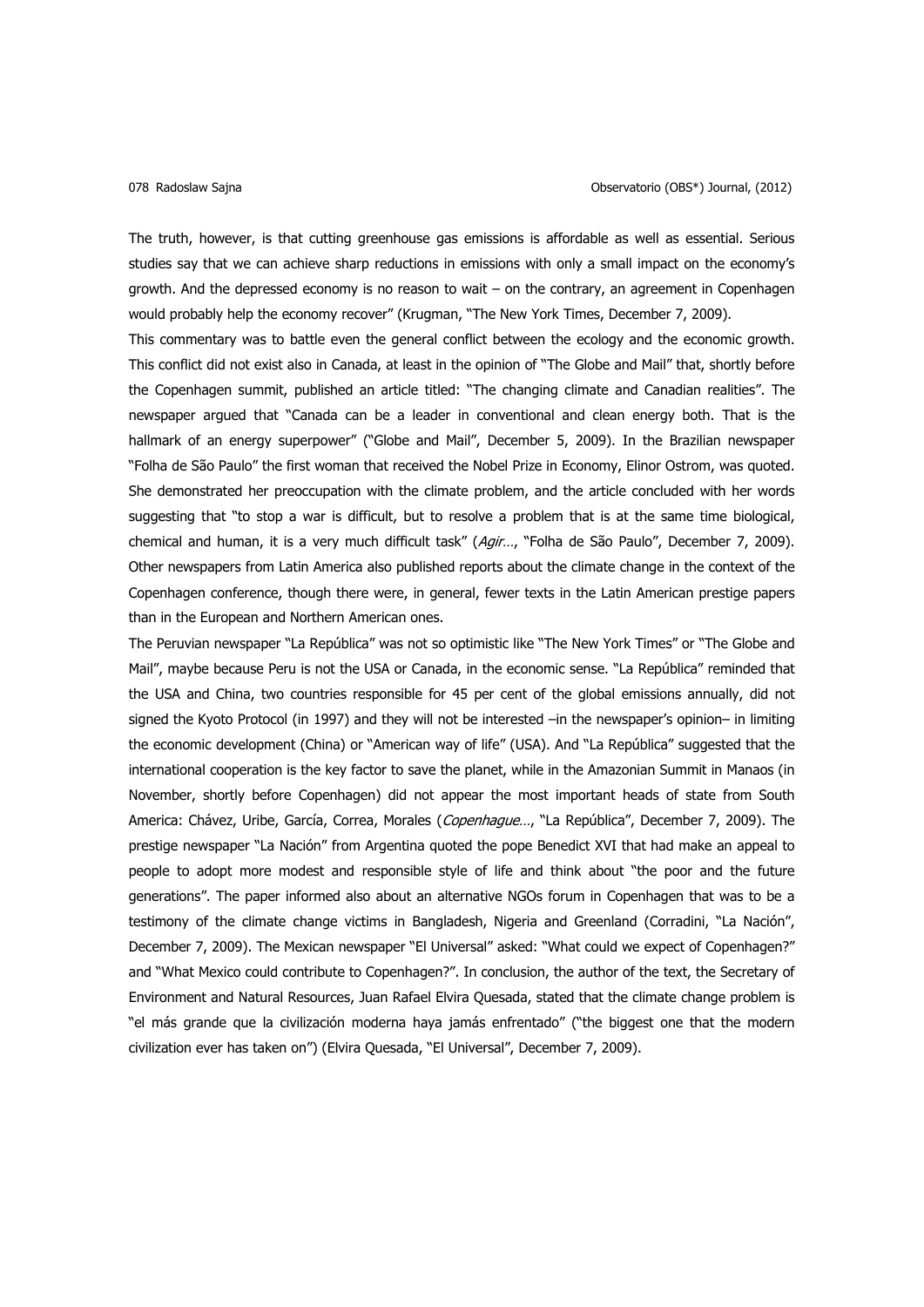When the Copenhagen summit began, in Australia was the December 8 already. "The Australian", owned by Rupert Murdoch's News Corporation, published on that day an article by Les Coleman, who is active in the climate change debate since the late 1980s. In his opinion, "international agreement is unnecessary given that just five nations –China, the US, Russia, India and Japan– contribute 60 per cent of global greenhouse gas emissions. If they act, emission slow; otherwise not". The keyword of the Coleman's article was, however, "sustainability", also in the local, Australian context: "The major contemporary challenge facing Australia is to make industry and urban infrastructure more sustainable" (Coleman, "The Australian", December 8, 2009). A newspaper from the biggest global polluter, "China Daily", published an editorial titled "Growth with greenery", which is a next alarming, but rather optimistic voice:

"The UN climate change conference opens in Copenhagen today, giving humankind a much-needed chance to define its growth model, as well as its future. (…) Though die-hard climate-change skeptics still refuse to recognize the threats posed by global warming, the Copenhagen summit itself is proof of the growing agreement among politicians, scientists, businessmen and ordinary people on its seriousness" ("China Daily", December 7, 2009).

Other daily from other big polluter, "Hindustan Times" from India, underlined the problem of growth too, but also the belief that "unlike an inflexible US, India has understood that while poverty is its prime preoccupation, it will not put off trying to implement emissions' reductions at this stage of industrialisation" (Panicker, "Hindustan Times", December 6, 2009). In the Iranian "Tehran Times" one could also find some critics towards the USA and the general rules of the world, where there are the rich and the poor: "What we have on the table instead at Copenhagen is a bastard version of the deal in which the rich countries buy the right to go on emitting large amounts of greenhouse gases by subsidizing clean power and other emissions reductions in the poor countries". This pessimistic text concluded with such words: "So the best outcome at Copenhagen would be a ringing declaration of principles, and an agreement to get back round the table and do the hard negotiations over the next 12-18 months. Since the U.S. Congress has still not mandated any reduction in American emissions and Canada will do its best to subvert the proceedings, that is also a quite likely outcome" (Dyer, "Tehran Times", December 7, 2009). On the same day, the Middle East's leading English-language daily, "Arab News" (Saudi Arabia), published an article by Connie Hedegaard, the Danish minister for the UN Climate Change Conference in Copenhagen. The text was clearly alarming and optimistic with such a conclusion: "We have no alternative. We must handle climate change and we must do it right now. Copenhagen is the deadline. Time is up. Let's get the job done" (Hedegaard, "Arab News", December 7, 2009).

The continent where the fewest articles about the climate change on the day of the opening of the Copenhagen summit appeared, was Africa, despite its natural richness. Several African dailies participated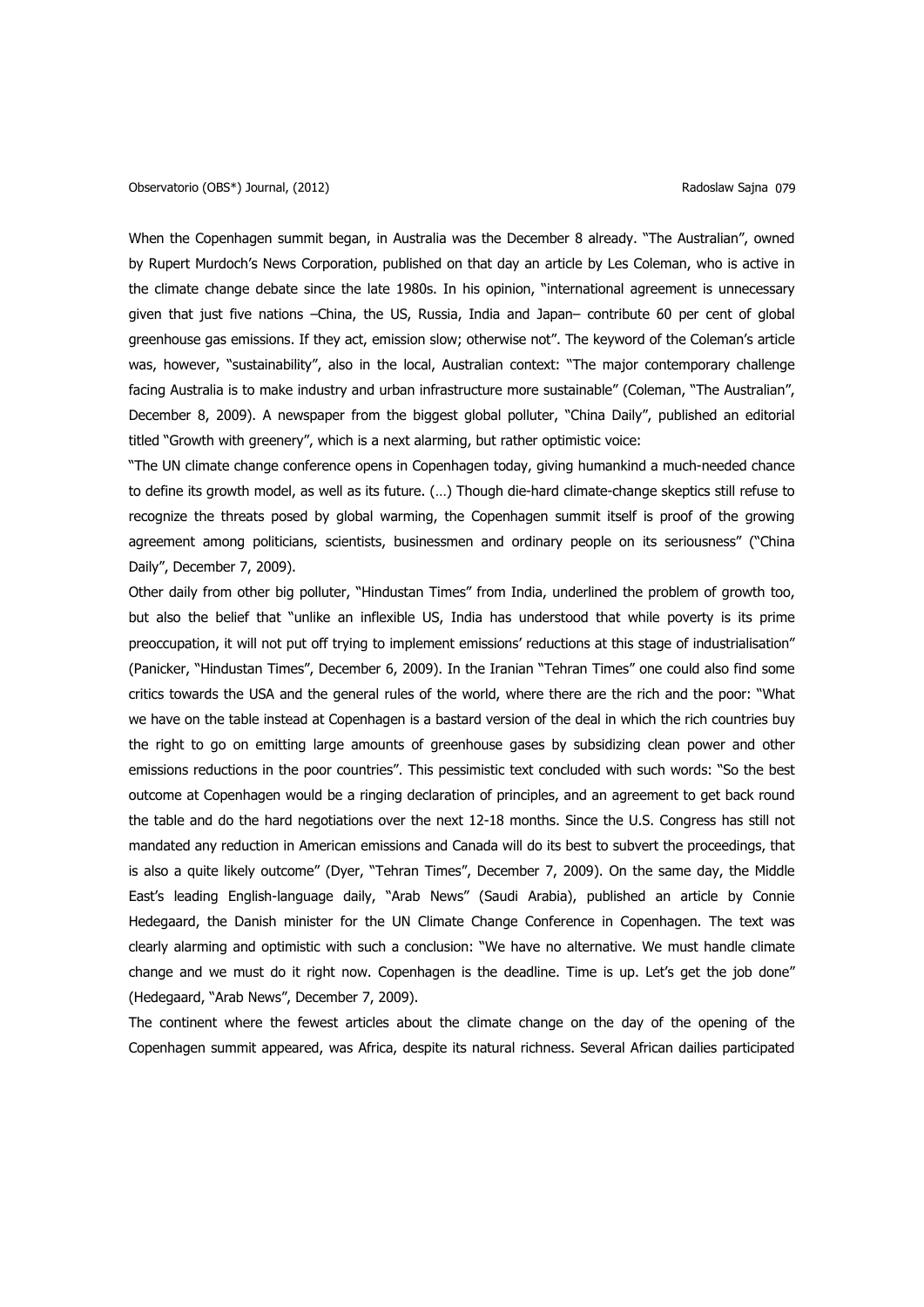in the so called (by me) G-56, but one could have impression that Africa is not very interested in the global warming problem. Nevertheless, some important articles were published, for example a text titled: "Changements climatiques: Une stratégie francophone pour Copenhague" ("Climatic changes: A francophone strategy for Copenhagen") that appeared in "Le Messager" from Cameroon. The newspaper appealed for more active participation of the francophone countries from the South in negotiations concerning the climate change problems, but also reminded a "Nouveau pacte vert pour l'Afrique" ("New green pact for Africa") of the African Union that aims to enable Africa to defend against the consequences of the climate changes (Joannidis, "Le Messager", December 7, 2009).

### **CONCLUSIONS**

Although the European (and then the Northern American) press dedicated relatively most space to the problem of the global warming just before the Copenhagen summit, in other continents (where the biosphere is, indeed, meaningfully richer) also different prestige newspapers published some texts concerning the climate change. The results of this study show also that not only the leftist newspapers (from the G-56 and others) treat the climate problem seriously, because the conservative and liberal papers demonstrate serious preoccupation with the ecology too. And different skeptical texts in some papers, suggesting for example a climatologists' plot or a nonsense of the international summits in the world dominated (and polluted) by only few powers, are only testimonies of the global pluralism, but they do not undermine the sense of the battle against the climate change. There is pluralism in looking for the ways to battle, but not in the sense to do it. Some newspapers appeal more to the ordinary people/citizens, others appeal to political leaders; some propose local solutions, others present more global views, and so on. Nevertheless, an alien coming from other planet, able to read press in different human languages, could have impression that the Copenhagen conference was the very crucial moment to the Earth, and that he/she should rather flee this planet destroyed, step by step, by the people.

Finally, it is necessary to underline that some shortcomings appeared in this study, taking into consideration a limited selection of newspapers and a lack of rigid methodology used to such a comparative analysis of newspapers from different continents and countries. Nevertheless, in my opinion, there is a strong need to develop comparative studies of this kind in order to understand better the differences among cultures, and to look for the answer to the main question that is: does exist a very global debate about the very global problem of the planet Earth?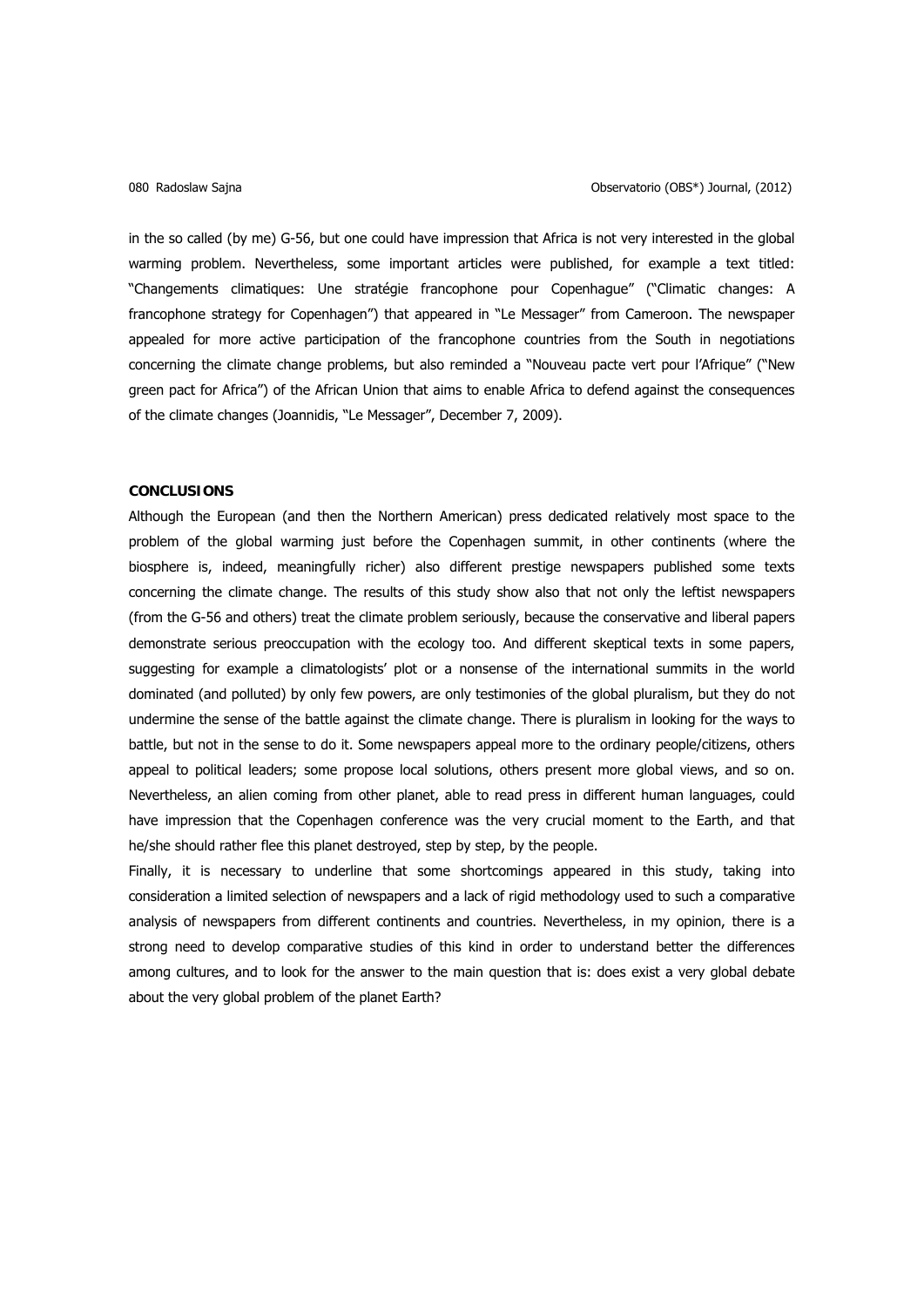Observatorio (OBS\*) Journal, (2012) **Radoslaw Sajna 081** Radoslaw Sajna 081

### **References:**

Acosta, Araceli: De la revolución industrial a la verde, "ABC", December 7, 2009.

Agir é melhor que esperar por Copenhague, recomenda Nobel aos cidadãos, "Folha de São Paulo", December 7, 2009.

Brown, Lester R. (2008). Plan B 3.0. Mobilizing to Save Civilization. New York-London: Earth Policy Institute / W.W. Norton & Company.

Carvalho, Anabela (2008). The challenges of communicating climate change. In: A. Carvalho (ed.), "Communicating Climate Change: Discourses, Mediations and Perceptions". Braga: Centro de Estudos de Comunicação e Sociedade, Universidade do Minho. Available from: [http://www.lasics.uminho.pt/ojs/index.php/climate\\_change](http://www.lasics.uminho.pt/ojs/index.php/climate_change) .

Coleman, Les: Breathing space on climate change, "The Australian", December 8, 2009.

Copenhague: Lejos del final del camino, "La República", December 7, 2009.

Corradini, Luisa: El mundo, en vilo por la cumbre climática, "La Nación", December 7, 2009.

Court, Marielle & Nodé-Langlois, Fabrice: Copenhague: état d'urgence pour la planète, "Le Figaro", December 7, 2009.

Cox, Robert (2010). Environment Communication and the Public Sphere. Thousand Oaks: SAGE Publications.

Cramer, Janet M. & Foss, Karen A. (2009): Baudrillard and Our Destiny with the Natural World: Fatal Strategies for Environmental Communication, "Environmental Communication. A Journal of Nature and Culture", vol. 3, nr 3, November 2009, p. 298-316.

Dirikx, Astrid & Gelders, Dave (2008). Newspaper communication on global warming: Different approaches in the US and the EU? In: A. Carvalho (ed.), "Communicating Climate Change: Discourses, Mediations and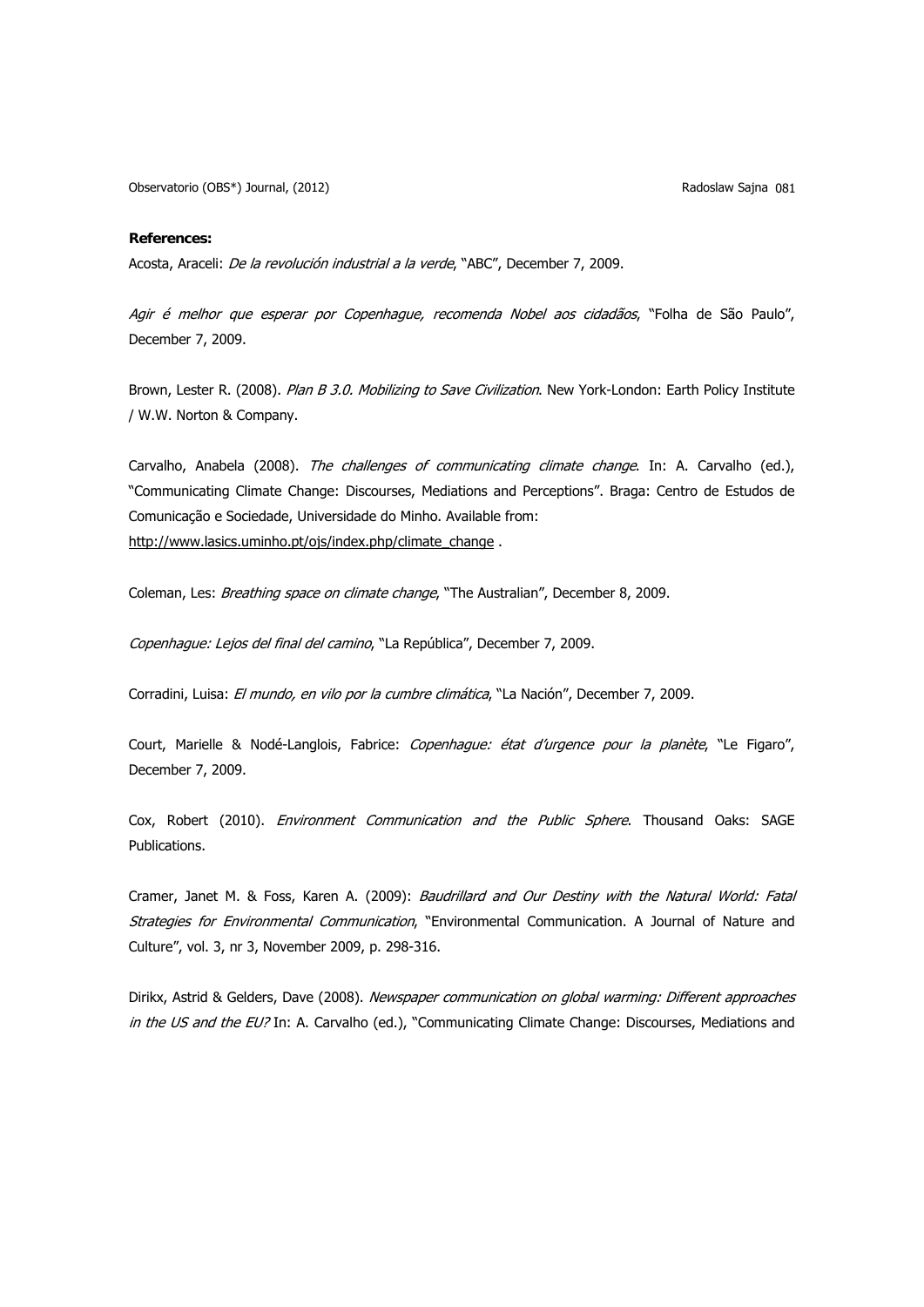Perceptions". Braga: Centro de Estudos de Comunicação e Sociedade, Universidade do Minho. Available from: [http://www.lasics.uminho.pt/ojs/index.php/climate\\_change](http://www.lasics.uminho.pt/ojs/index.php/climate_change) .

Dyer, Gwynne: Copenhagen: Let the failure be clear, "Tehran Times", December 7, 2009.

Elvira Quesada, Juan Rafael: ¿Qué podemos esperar de Copenhague?, "El Universal", December 7, 2009.

Gerdes, Justin (2009). COP15 Daily Brief: the Copenhagen Accord. [http://www.copenhagenclimatecouncil.com/get-informed/news/cop15-daily-brief-the-copenhagen](http://www.copenhagenclimatecouncil.com/get-informed/news/cop15-daily-brief-the-copenhagen-accord.html)[accord.html](http://www.copenhagenclimatecouncil.com/get-informed/news/cop15-daily-brief-the-copenhagen-accord.html) (December 20, 2009).

Gore, Al (2006). Un Inconvenient Truth. New York: Rodale.

Growth with greenery (editorial), "China Daily", December 7, 2009.

Hansen, Anders (2010). Environment, Media and Communication. New York: Routledge.

Hedegaard, Connie: Time is up - the deadline is Copenhagen, "Arab News", December 7, 2009.

IFEX (16 December 2009). Environmental journalists censored and assaulted. Available at: [http://www.ifex.org/international/2009/12/16/climate\\_change/](http://www.ifex.org/international/2009/12/16/climate_change/) .

Il complotto dei climatologi (editorial), "La Stampa", December 7, 2009.

Joannidis, Marie: Changement climatiques: Une stratégie francophone pour Copenhague, "Le Messager", December 7, 2009.

Koziński, Agaton: Wydamy miliardy na ekologię, "Polska", December 7, 2009.

Krugman, Paul: An Affordable Truth, "The New York Times", December 7, 2009.

Latif, Mojib & Schellnhuber, Joachim: Die Prüfung der Menschlichkeit, "Frankfurter Allgemeine Zeitung", December 6, 2009.